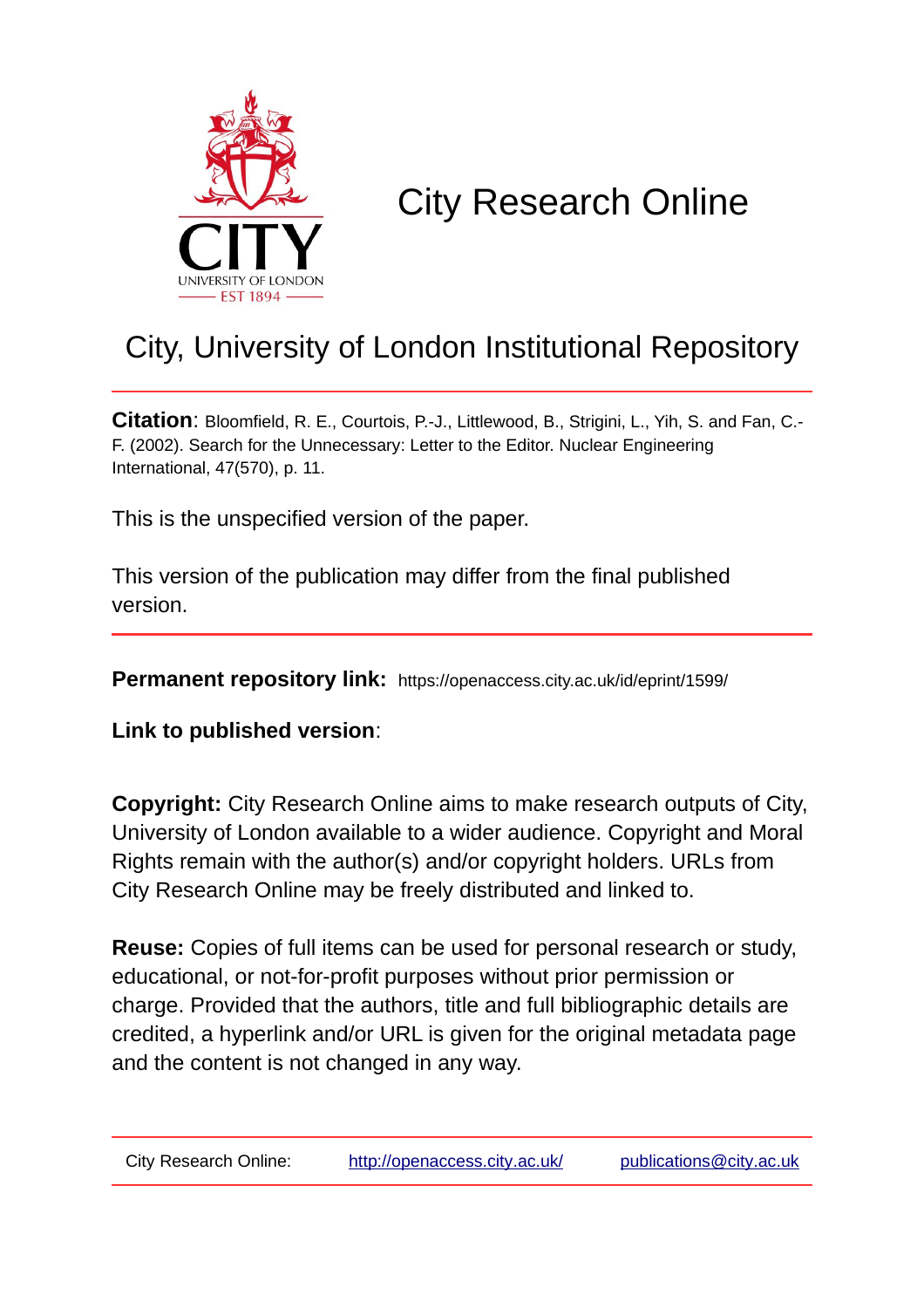### LETTER TO THE EDITOR OF NUCLEAR ENGINEERING NEWS

(appeared as *Search for the Unnecessary: Letter to the Edito*r. In Nuclear Engineering International, by P.-J. Courtois, R. Bloomfield, B. Littlewood, L. Strigini January 2002, Vol 47, N° 570, p. 11)

### Dear Editor,

We were very concerned to read the recent article "Search for the unnecessary" (NEI issue of October 2001, pp.24-26) which appears to suggest that BBNs (Bayesian Belief Nets) are a magic wand that can be used to reduce the cost of assessing the safety of software-based systems. The authors suggest that the IV&V of Sizewell B and perhaps of other plants was excessively expensive because no faults were found. This seems to us a mistaken view of the purpose of IV&V, which is mainly to gain justifiable confidence in a system. The fact that no faults were found in this instance does not in any way detract from the necessity of the exercise.

Whilst recognising the importance and usefulness of the Bayesian formalism for representing uncertainty (indeed, we have ourselves worked extensively in this area for many years), we believe BBNs represent just that – a helpful formalism.

The problem of safety assessment, instead, is essentially one of obtaining and marshalling appropriate evidence. In the case of software-based systems this poses difficulties that we believe to be intrinsic, and thus not open to 'magic bullet' solutions. For example:

- The relationship between the quality of software development processes and the quality of the resulting software products - particularly their dependability - is poorly understood;
- The essential discontinuity of software behaviour limits the claims that can be made about future behaviour from successful testing, and makes the effect of any changes much less predictable;
- Claims for 'complete perfection' are not believable for systems of today's complexity.

The consequence is that safety cases depend to a large extent upon marshalling and vetting highly disparate evidence, of which expert judgement forms a significant part. Bayesian probability may be of help here, by providing a formal framework for the representation of uncertainty, but it does not remove any of these difficulties. In particular, BBNs are a convenient mechanism for conducting the Bayesian computations efficiently (which is not to decry the great intellectual achievement of the enabling algorithms developed several years ago).

We feel your readers are not well served by the tone of this article, and believe that the claim that BBNs can be used to reduce significantly the effort involved in safety cases is unfounded and dangerous. If this were not serious enough, we also believe that the authors greatly underestimate the difficulty of using BBNs in this kind of situation. Some examples:

• The authors recommend the use of expert opinion to fill all probability tables. But these opinions can only be trusted if based on sufficient knowledge. Opinions about such subtle and poorly known issues as represented in the BBN can only be trusted after a great deal of (expensive) scrutiny. Using Bayesian formalism to derive the necessary implications of unfounded beliefs produces unfounded conclusions;